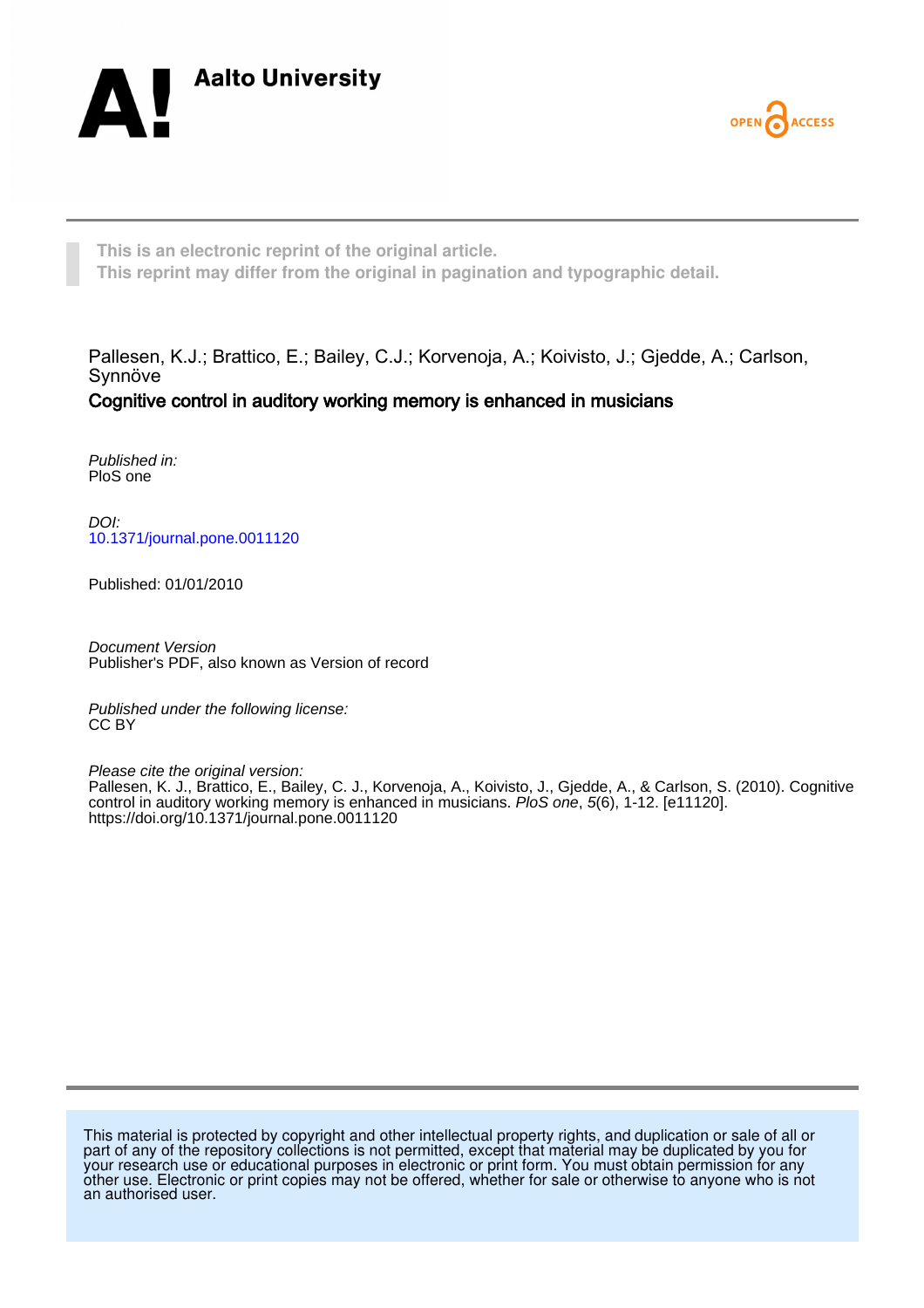# Cognitive Control in Auditory Working Memory Is Enhanced in Musicians

# Karen Johanne Pallesen<sup>1,2,3</sup>\*<sup>¤</sup>, Elvira Brattico<sup>4,5</sup>, Christopher J. Bailey<sup>2,3</sup>, Antti Korvenoja<sup>6</sup>, Juha Koivisto<sup>1</sup>, Albert Gjedde<sup>2,3¤</sup>, Synnöve Carlson<sup>1,7,8</sup>

1 Neuroscience Unit, Institute of Biomedicine/Physiology, University of Helsinki, Helsinki, Finland, 2 Center of Functionally Integrative Neuroscience, Aarhus University, Aarhus, Denmark, 3 Pathophysiology and Experimental Tomography Center, Aarhus University Hospitals, Aarhus, Denmark, 4 Cognitive Brain Research Unit, Institute of Behavioral Sciences, University of Helsinki, Helsinki, Finland, 5 Finnish Center of Excellence in Interdisciplinary Music Research, University of Jyväskylä, Jyväskylä, Finland, 6 Medical Imaging Center, Helsinki University Central Hospital, Helsinki, Finland, 7 Medical School, University of Tampere, Tampere, Finland, 8 Brain Research Unit, Low Temperature Laboratory, Helsinki University of Technology, Espoo, Finland

# Abstract

Musical competence may confer cognitive advantages that extend beyond processing of familiar musical sounds. Behavioural evidence indicates a general enhancement of both working memory and attention in musicians. It is possible that musicians, due to their training, are better able to maintain focus on task-relevant stimuli, a skill which is crucial to working memory. We measured the blood oxygenation-level dependent (BOLD) activation signal in musicians and nonmusicians during working memory of musical sounds to determine the relation among performance, musical competence and generally enhanced cognition. All participants easily distinguished the stimuli. We tested the hypothesis that musicians nonetheless would perform better, and that differential brain activity would mainly be present in cortical areas involved in cognitive control such as the lateral prefrontal cortex. The musicians performed better as reflected in reaction times and error rates. Musicians also had larger BOLD responses than non-musicians in neuronal networks that sustain attention and cognitive control, including regions of the lateral prefrontal cortex, lateral parietal cortex, insula, and putamen in the right hemisphere, and bilaterally in the posterior dorsal prefrontal cortex and anterior cingulate gyrus. The relationship between the task performance and the magnitude of the BOLD response was more positive in musicians than in non-musicians, particularly during the most difficult working memory task. The results confirm previous findings that neural activity increases during enhanced working memory performance. The results also suggest that superior working memory task performance in musicians rely on an enhanced ability to exert sustained cognitive control. This cognitive benefit in musicians may be a consequence of focused musical training.

Citation: Pallesen KJ, Brattico E, Bailey CJ, Korvenoja A, Koivisto J, et al. (2010) Cognitive Control in Auditory Working Memory Is Enhanced in Musicians. PLoS ONE 5(6): e11120. doi:10.1371/journal.pone.0011120

Editor: Eric Warrant, Lund University, Sweden

Received April 20, 2009; Accepted February 24, 2010; Published June 15, 2010

Copyright: © 2010 Pallesen et al. This is an open-access article distributed under the terms of the Creative Commons Attribution License, which permits unrestricted use, distribution, and reproduction in any medium, provided the original author and source are credited.

Funding: The study was supported by the Academy of Finland (National Center of Excellence Program) and by a research grant from the University of Helsinki. The funders had no role in study design, data collection and analysis, decision to publish, or preparation of the manuscript.

Competing Interests: The authors have declared that no competing interests exist.

\* E-mail: karenjohanne@pet.auh.dk

¤ Current address: Department of Neuroscience and Pharmacology, Faculty of Health Sciences, University of Copenhagen, Copenhagen, Denmark

# Introduction

Musical knowledge and skilfulness vary greatly across the population. This provides a basis for the study of how individual differences are reflected in brain activity during perceptive and cognitive processes. Not surprisingly, musical competence facilitates both sensory memory and conscious cognitive processing of musical sounds, reflected in enhanced brain activity [1,2,3,4,5,6]. The increased neural activity is explained by stronger acoustic encoding of musical sounds and also by the representation of stimuli in terms of multiple codes that can be exploited automatically [7]. For example, musicians recall visual patterns of successive musical notes better than non-musicians, probably because of musicians' knowledge of sound-labels [8]. However, evidence also indicates that musicians benefit from enhanced domain-general cognitive processes, including enhanced mathematical, verbal, and non-verbal skills [9,10,11], and non-musical enhancement of working memory in musicians has repeatedly

been demonstrated. For example, musicians were able to remember more words from a recently presented list than nonmusicians [12] and enhanced verbal memory [13] followed from musical training in children. Musicians also had shorter reaction times than non-musicians in a non-musical visual attention task, indicating greater ability to focus attention [14]. Cognitive control is an important component of working memory and may be critical in enhanced WM task performance. The notion that musicians may exhibit generally enhanced cognitive control and abilities to focus has interest in an overall learning perspective, since it has been suggested that these benefits could develop as a consequence of musical training and subsequent transfer to other cognitive domains [9,10]. Long-term training in cognitive tasks was generally associated with activity increases in the lateral PFC and parietal regions [15], regions that were also repeatedly linked to top-down'' cognitive control mechanisms. Specifically, lateral PFC regions were functionally linked to cognitive control during demanding tasks [16], and posited to be responsible for superior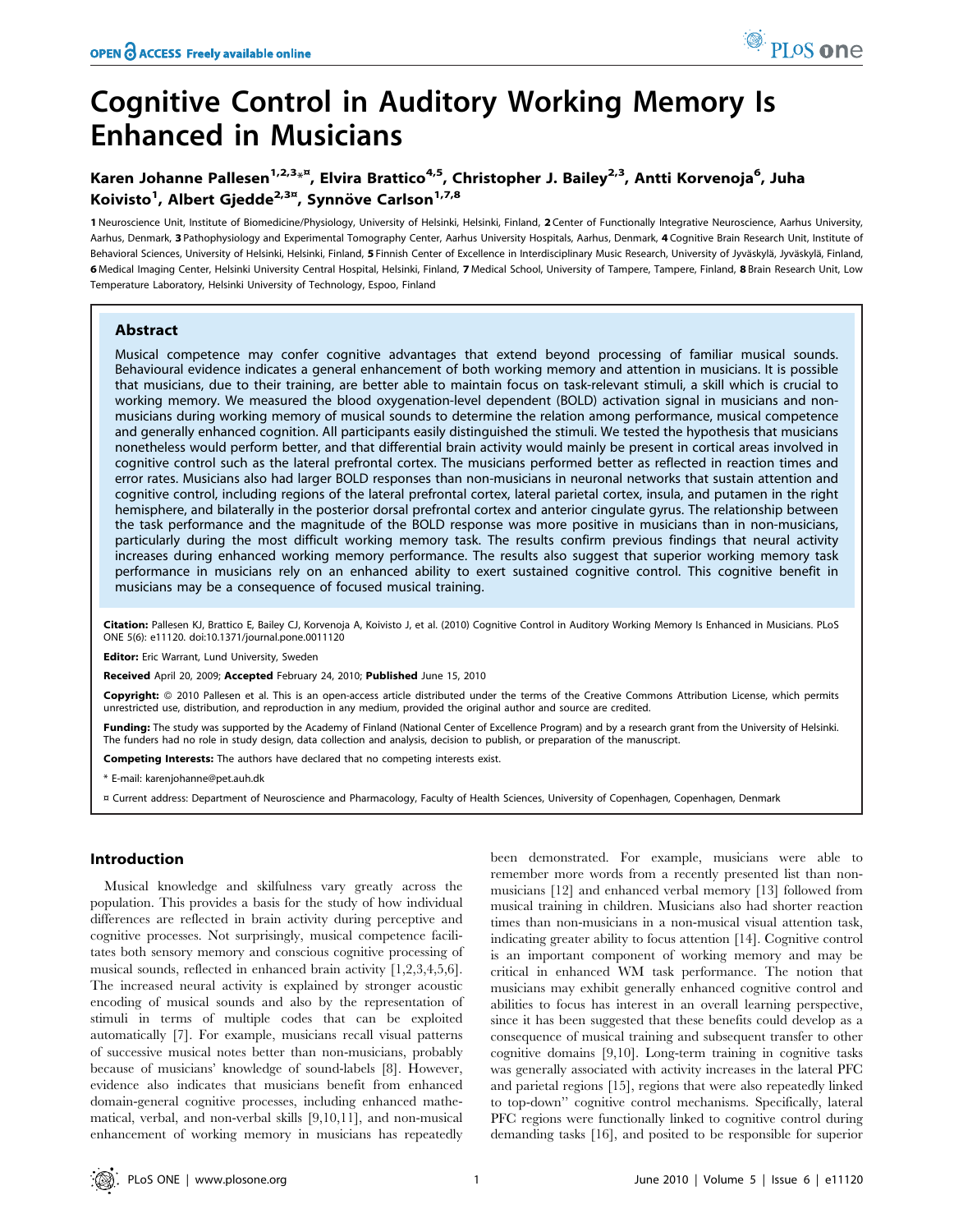task performance [17,18]. Moreover, the magnitude of PFC activity and task-relevant adjustments in behavior was found to relate positively to activity in the anterior cingulate cortex (ACC) [19,20], which, together with bordering sections of the medial PFC, is associated with monitoring response conflicts [21], and predicting error likelihood [22], hence serving a supporting role in the engagement of cognitive control. Brain regions involved in the optimization of task execution also includes anterior parts of the lateral PFC, associated with the ordering of sequences of stimuli [23,24].

We now test the hypothesis that musicians' superior performance in a demanding working memory task with musical chords depends on increased recruitment of brain areas involved in cognitive control, rather than enhanced processing in auditory cortical areas. Hence, to place high demands on cognitive control, we used the n-back task where stimuli appearing in sequences must continuously be memorized and compared. The stimuli were designed to minimize advantages of musical competence such as accurate encoding and distinction of sound features, by spacing the three different chords to be memorized by entire octaves. However, advantages to task performance could also be conferred on musicians via automatically enhanced memory traces or activation of stimulus-associated cues, such as descriptive musical terms. Two groups of participants, musicians and non-musicians, performed low load 1-back (1B) and high load 2-back (2B) WM tasks as well as passive listening (PL) that did not require memorization, while their blood oxygenation-level dependent (BOLD) brain responses were measured with functional magnetic resonance imaging (fMRI). The 2B vs. 1B contrast is well suited to assess changes in brain activity related to WM load, while other factors are kept constant, and we therefore focused on this contrast. We predicted that musicians would both perform better in the two WM tasks and have associated stronger brain activation, despite limited advantage from specialized musical knowledge. In particular, stronger activation of ''top-down'' cognitive control mechanisms would be reflected in enhanced responses in the parietal cortex, lateral PFC regions and ACC.

# Materials and Methods

#### Ethics Statement

The volunteers gave informed consent to the study, as approved by the ethics committee of the Helsinki University Central Hospital.

#### Participants

We recruited 10 participants aged 22–31 years (mean age 25 years, 5 women) with minimal musical training, obtained exclusively as obligatory primary school education, and 11 classical musicians aged 21–34 years (mean age 28 years, 9 women), who were either students or graduates of the Sibelius Music Academy in Helsinki, Finland. All participants were righthanded and had no history of neurological disease or hearing deficit.

The non-musicians in the present study were previously studied as a separate group, with focus on task-related decreases during working memory [25]. We also previously compared nonmusicians and musicians in their behavioural and brain responses to the three different musical chords (major, minor, dissonant). Significantly different brain responses to chord type were detected during the passive listening condition only, while not detectable during the working memory conditions [26]. Here, we will focus on the effect of WM load on brain responses in non-musicians and musicians.

#### Stimuli

The stimuli were 9 sound combinations (chords) of ''major'', "minor" and "dissonant" chord categories according to the Western tonal music theory, each spanning three frequency levels separated by an octave (frequency ratio 1:2, in musical notation the lowest pitches of the chords were A3, A4 and A5). Each chord was produced with the grand-piano (piano 1) timbre of the Roland Sound Canvas SC-50 synthesizer with built-in samples, and played using the ENCORE software. The chords were edited by CoolEdit and SoundForge programs to be balanced in the loudness level and have the same duration (870 ms). The relatively long duration for single piano chords was chosen to maximize the emotional effects, which were studied separately [26]. The major chords consisted of A,  $C#$ , E, A,  $C#$ , and as such were characterized mostly by consonant intervals. The minor chords were made of A, C, E, A, C, thus including the minor third interval, considered in music theory as an imperfect consonance [27,28]. The dissonant chords were made of A, Bb, G, Ab, C, including a minor second, the interval considered as the most dissonant in the literature [29,30,31], and several other dissonant intervals.

# Experimental conditions

The three experimental conditions included two n-back task conditions of memorizing the octaves of chords, an easy 1-back task (1B) and a difficult 2-back task (2B), in addition to a condition of passive listening to stimuli without cognitive evaluation (PL). After each stimulus, participants responded by pressing the left or right button of a response pad, with their right index or middle finger, respectively. Participants pressed the left button in the 1B task when the octave of the chord matched that of the previous trial, and in the 2B task when the octave matched the chord presented two trials back. In all other trials and the PL condition participants pressed the right button.

#### Image acquisition

Both functional and structural MRI images were acquired on a Siemens Sonata 1.5T system using a birdcage head coil. T1 weighted images were obtained for co-registration purposes with an isotropic resolution of  $1 \times 1 \times 1$  mm<sup>3</sup> [MPRAGE: TR = 1900ms, TE = 3.86ms, TI = 1100 ms, flip angle =  $15^{\circ}$ ]. For functional imaging, a T2\*-weighted gradient echo echo-planar imaging sequence was used [GE-EPI;  $TR = 3660$  ms,  $TE = 40$  ms, flip angle =  $90^{\circ}$ ], with an in-plane resolution of  $3.5 \times 3.5$  mm<sup>2</sup> and a slice thickness of 4 mm. The entire brain and cerebellum were covered using 36 axial slices (no gaps). A single functional volume was acquired in 2760 ms, introducing a period of scanner silence (900 ms; no gradient noise) during which the stimuli were presented.

#### Experimental procedure

Participants received written and oral instructions of the experimental conditions. Prior to the start of the experiment, they practiced the WM tasks and button presses in the scanner room. During practice we carefully observed and interacted with the participants to make sure that they felt confident in performing the tasks. Regarding the PL condition, participants were told to rest their mind from the task while still pressing a button after each stimulus. The chords were presented binaurally with MRcompatible headphones (Commander XG, Resonance Technology Inc.) and played at an intensity of approximately 80 dB, individually adjusted, so that participants could clearly hear the sounds and did not feel any related discomfort. In order to assure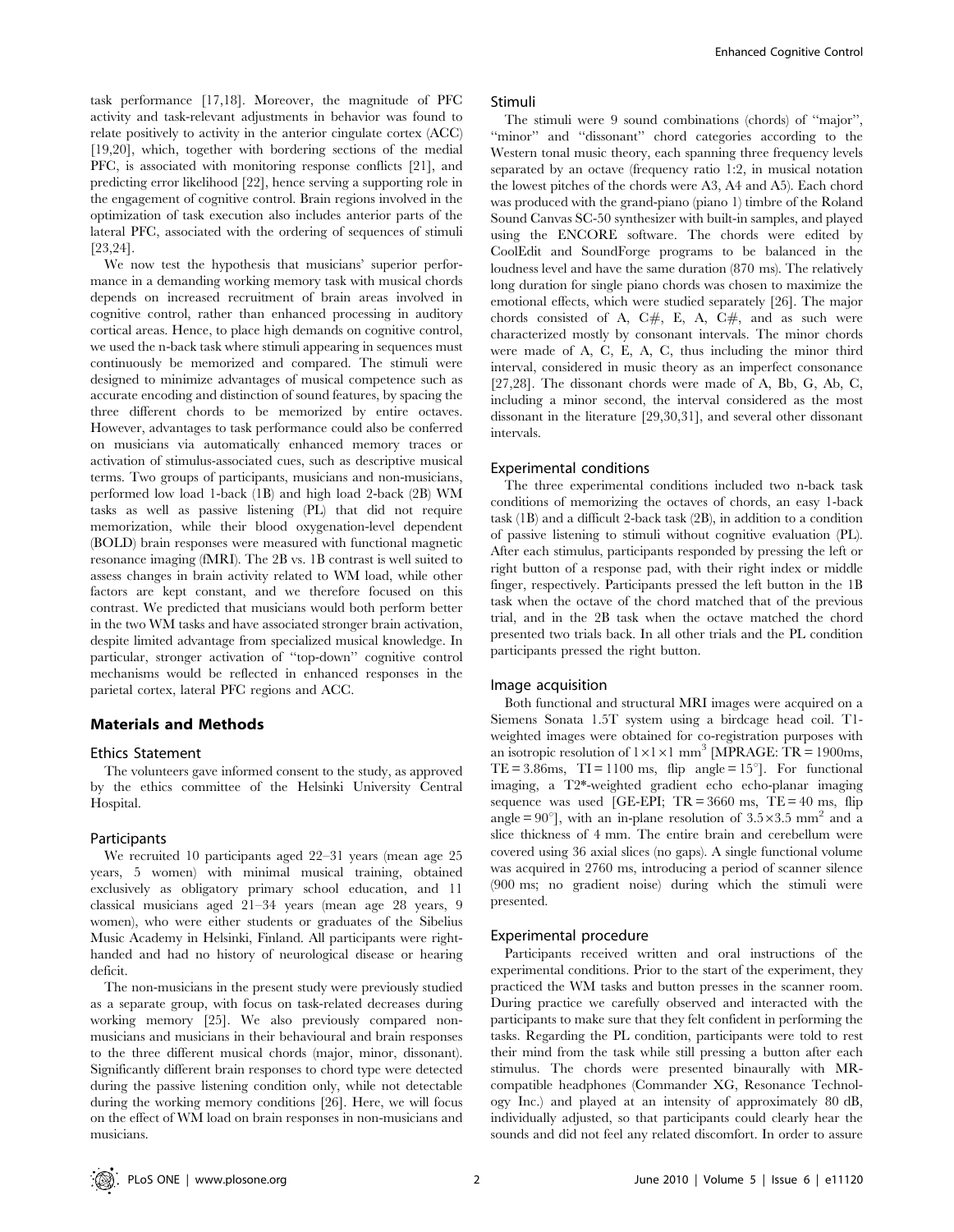optimal perception of the sounds, stimulus presentation was interleaved with image acquisition. The experimental instructions (see below) were projected onto a screen at the foot of the MR patient bed, which the subjects viewed via a mirror attached to the head coil.

The experimental design is illustrated in Figure 1. The experiment was divided into two sessions separated by a break of 2 min, during which the participants remained quietly at rest in the scanner but could move or close the eyes freely. A warning sound readied the subjects for the next session. Each session consisted of 18 blocks, each block defined by a task condition (PL, 1B or 2B) and a chord category (major, minor or dissonant); thus there were nine types of blocks: 1. PL (major), 2. 1B (major), 3. 2B (major), 4. PL (minor), 5. 1B (minor), 6. 2B (minor), 7. PL (dissonant), 8. 1B (dissonant), 9. 2B (dissonant). Each type of block was presented 4 times during the experiment in a counterbalanced design. An instruction screen was shown for 12 sec between the blocks to prepare the subject for the following task (''Passive Listening'', ''1-Back'', or ''2-Back''). During each block lasting 60 sec, 20 trials were presented, to which the subjects responded according to the task while fixating on a central cross on the screen. Each trial consisted of a sound presentation (870 msec), followed by image acquisition (2760 msec) and a brief silence (30 msec) before the next trial. Functional imaging lasted approximately 54 minutes, anatomical imaging about 7 minutes, resulting in a total time in the scanner of approximately one hour.

A questionnaire and a behavioural test followed the imaging part. The participants rated the task difficulty level as: 1. (very easy), 2. (easy), 3. (intermediate), 4. (difficult), and 5. (very difficult), and their level of alertness was rated at four different points (beginning, before break, after break and end) as alert, normal, tired or sleepy. Their memory strategies were evaluated by checking one or more of the following options: auditory rehearsal, verbal rehearsal, visual imagery, somatosensory imagery, move-



Figure 1. Experimental design. The experiment includes 36 blocks divided into two sessions (ca. 26 min each). A block consists of 20 trials and is defined by cognitive load (passive listening, 1B or 2B; indicated by column height), and chord type (major, minor or dissonant; indicated by color). The pitch height (low, medium or high) of each stimulus within a block, which is the memory item in the WM tasks, is indicated by line style. Experimental instructions are presented for 12 seconds between blocks on a screen viewed through a mirror. A single fMRI volume is acquired in 2760 msec (shaded area), allowing the stimuli (870 msec) to be presented during, and preceded by (30 msec), scanner silence (TR = 3660 msec). doi:10.1371/journal.pone.0011120.g001

ment, no specific strategy. In the behavioural test, participants rated the emotional connotation of each stimulus (major, minor and dissonant chords) on happy-sad and pleasant-unpleasant scales. Each scale had 11 values, from  $-5$  to  $+5$ ,  $-5$  being the most negative rating and +5 the most positive rating, with zero as ''neutral''. The chords were rated twice, presented in a randomized sequence.

#### Behavioural data analysis

Statistical analysis of behavioural data was performed using the R project for statistical computing (www.r-project.org). Three-way repeated measures analysis of variance (ANOVA) was applied to the log-transformed reaction time (RT) data, with group membership as a between-groups factor, task condition and chord category as within-participant factors, and participant treated as a random effect. The test was implemented as a linear mixed-effects model (R function lme), after averaging the reaction times of individual participants within each experimental block. Accuracy of task performance was measured as the ratio (r) of incorrect responses over total (n) responses. The ratio was then transformed using the following formula:  $r' = 2 \times pi \times \arcsin(p)$ , where p =  $1/(4 \times n)$ , if  $r = 0$ ;  $p = r$ , if  $0 \le r \le 1$ ;  $p = (n-1/4)/n$ , if  $r = 1$ . The arcsine transformation homogenized the variance of the binomial response variable  $(r)$ . The transformed ratios  $(r')$  were subjected to the same statistical test (three-way repeated measures ANOVA) as the log-transformed reaction times. The alpha-level used in all analyses is 0.05.

#### Neuroimaging data analysis

All analysis of functional and anatomical MR data were carried out using the FMRIB Software Library (FSL, version 3.2b), Oxford Centre for Functional Magnetic Resonance Imaging of the Brain, UK (fmrib.ox.ac.uk/fsl/). Non-brain tissue was removed from the T1-weighted anatomical images using the Brain Extraction Tool (BET) [32]. The MNI/ICBM-152 average brain was used as the standard stereotaxic space template in group analyses [33,34,35]. Each individual's brain volume was coregistered to the template using affine transformations (12 degrees of freedom) estimated by FMRIB's Linear Registration Tool, FLIRT [36]. Functional data were processed, prior to normalization to stereotaxic space, using FMRIB's Expert Analysis Tool (FEAT). During the experiment, 896 volumes were collected, of which the first 5 volumes were discarded allowing T1 effects in the signal to saturate. Since the scanning had continued during the break between sessions there was no need to discard any images from the second session. The functional volumes were realigned to the midpoint of the experiment using rigid-body transformations (MCFLIRT [37]). Spatial smoothing was performed using a lowpass Gaussian filter with a FWHM of 8 mm. A piecewise linear temporal high-pass filter (longest period passed: 805 s) was used to remove low frequency components of the data. The GLM implementation of FEAT was used for model fitting of preprocessed data. The design matrix consisted of nine columns representing each of the possible blocks: permutations of memory load (2B, 1B or PL) and chord category (major, minor or dissonant). All columns were convolved with the ''canonical'' double-gamma hemodynamic response function. Autocorrelations in the model fit residuals were estimated and removed using the FILM prewhitening step in FEAT [38]. First-level contrast images between the 2B and 1B WM conditions were calculated separately within each chord category: 2B (major) vs. 1B (major), 2B (minor) vs. 1B (minor) and 2B (dissonant) vs. 1B (dissonant).

Group results were obtained with full mixed effects (ME) modelling, thus allowing generalization to the participant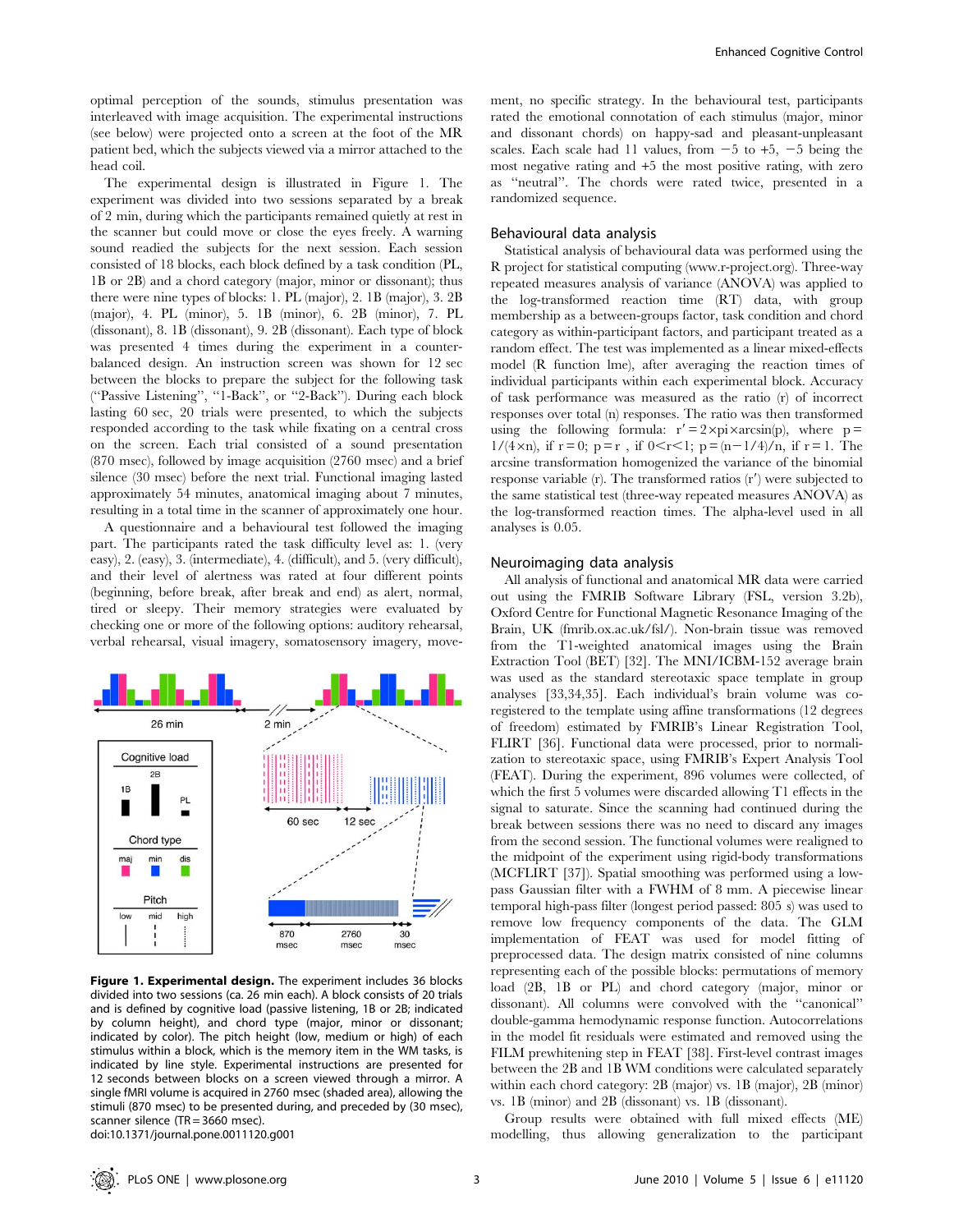populations. In the present study, only the WM conditions were included in the group-level analysis, i.e. the PL condition was excluded. Higher level parameter estimates and the ME variance were estimated implicitly within FEAT using FMRIB's Local Analysis of Mixed Effects (FLAME) [39,40]. The group mean 2B vs. 1B contrast was defined as a t-test of non-zero mean, where input contrast images were averaged across group, participant and chord category (we initially tested a model with chord type as an additional dependent variable; no effects of chord were found, consistent with our earlier findings in the WM conditions [25,26]). The group difference (musicians vs. non-musicians) 2B vs. 1B contrast was similarly a t-test of differing means in the two groups. To allow for different first-level variances between the groups, they were modelled separately in FLAME. To control the type I error rate, Gaussian random field theory was applied to assign corrected significance levels to clusters of voxels surviving a threshold of  $Z > 3.0$ ; all imaging results presented in this paper are based on a cluster-level criterion of  $p<.05$  [41,42]. Tables of local Z-score maxima produced by FSL for each contrast were translated to anatomical names using a structural parcellation of the MNI single-subject brain [34], and the extended naming procedure described in [43].

#### ROI-based regression analysis

To correlate task performance measures to the strength of brain responses, we conducted a region-of-interest (ROI) analysis on standard-space coordinates of group-dependently activated locations (cf. Results). A spherical ROI of 8 mm radius was created, centered on each coordinate, and resampled to each subject's functional data space using transformations estimated during intrasubject analysis. Mean percent BOLD signal changes were then extracted for the WM conditions, and used as the dependent measure in a regression of either the RT or ''percent correct'' rate  $(PC = 1$ -error rate) as the independent measure. Furthermore, load level, chord type and group membership were entered as categorical variables. Since none of the regions tested exhibited significant modulation of the regression by chord type (data not shown), this variable was removed from the final model, which then included the full 3-way load-by-group-by-BOLD interaction. Using this single model, we are able to test for significant differences between the slopes estimated for all four combinations of group and load. Regression analyses were performed in Stata release 10.1 (StataCorp, College Station, TX, USA).

## Results

# Behavioural results

The effect of WM load on reaction time was significant,  $F_{2,144} = 314.44$ ,  $p<.0001$ . The grand mean  $\pm$  SEM values for the PL, 1B and 2B conditions were  $625.0 \pm 21.7$  ms,  $867.6 \pm 26.2$  ms and 1041.7 $\pm$ 31.8 ms, respectively (PL<1B: t<sub>59</sub> = 10.94,  $p$ <.0001; 1B $<$ 2B: t<sub>59</sub> = 12.01,  $p$ <.0001). Though no difference was observed on average between groups,  $F_{1,18} = 0.89$ ,  $p > .05$ , the load-by-group interaction was significant,  $F_{2,144} = 18.80, \, \rho \leq .0001,$ illustrated in Figure 2A. The musicians responded faster than nonmusicians in both the 1B (790.9 $\pm$ 23.1 ms vs. 945.1 $\pm$ 43.6 ms;  $t_{44} = 3.15, \, p \leq 0.005$  and the 2B (954.1±36.6 ms vs. 1130.2± 47.5 ms;  $t_{54} = 2.94$ ,  $p < .001$ ) conditions. There was no difference between groups in the PL condition  $(637.2 \pm 25.1 \text{ ms}$  vs. 612.6±35.8 ms; t<sub>52</sub>= 0.56,  $p$ >.05). The dissonant chords were associated with slightly faster responses  $(813.7 \pm 32.8 \text{ ms})$  than major (848.7 $\pm$ 34.2 ms) and minor (851.7 $\pm$ 37.5 ms) chords, but the main effect of chord type was not significant ( $F_{2,144} = 2.59$ ,  $p = .078$ ), and neither was the chord-by-group interaction



Figure 2. Effect of WM load on task performance measures as a function of group. A) Reaction times (RTs) increase as a function of load in both groups. In the WM conditions, the musicians respond faster than the non-musicians. B) Error rates also increase with increasing load in both groups. The musicians performed the WM tasks more accurately than the non-musicians. Asterisks (\*) indicate significant group differences ( $p$ <.05).

doi:10.1371/journal.pone.0011120.g002

 $(F_{2,144} = 0.06, p > .05)$ . The remaining interaction terms were likewise non-significant: load-by-group,  $F_{4,144} = 0.54$ ,  $p > .05$ , and load-by-chord-by-group,  $F_{4,144} = 0.12, p > .05$ .

The effect of WM load on response error rates, Figure 2B, was predictably strong  $(F_{2,144} = 161.29, p \leq .0001)$ , with the PL condition error-free  $(0.0\pm0.0\%)$ , the 2B condition the most error-prone  $(8.7\pm0.8\%)$ , and the 1B condition between the two extremes  $(3.5\pm0.6\%; \text{ PL} < 1B; t_{59} = 9.00, \text{ p} < .0001; \text{ 1B} < 2B;$  $t_{59} = 8.16$ ,  $p \le 0.0001$ ). As in the case of RT, a significant load-bygroup interaction was revealed for the error rates  $(F_{2,144} = 5.24,$  $p<.01$ ). Non-musicians made significantly more errors in the 1B condition than musicians,  $5.3 \pm 1.0\%$  vs.  $1.6 \pm 0.3\%$  (t<sub>52</sub> = 3.51,  $p<.001$ ), and more errors also in the 2B condition,  $10.4 \pm 1.4\%$  vs. 7.1 $\pm$ 0.8% (t<sub>51</sub> = 1.27, p...05), but this difference did not reach statistical significance. No main effects on the error rate were found of either chord (F<sub>2,144</sub> = 0.12,  $p$ >.05) or group (F<sub>1,18</sub> = 2.66,  $p$ >.05). The interaction terms load-by-chord (F<sub>4,144</sub> = 0.01,  $p$ , 2.05), chord-by-group (F<sub>2,144</sub> = 0.27,  $p$ , 2.05) and load-bychord-by-group ( $F_{4,144} = 0.08$ ,  $p > .05$ ), were all non-significant

Participants' ratings of task difficulty levels, alertness levels and employed task strategies revealed a similarity between the groups. Regarding their experience of task difficulty, 90% of the participants rated the 1B task as ''very easy'' or ''easy'' (the remaining 2 participants, 1 musician and 1 non-musician, rated it as ''intermediate) and 86% of the participants rated the 2B task as ''difficult'' or ''intermediate'' (the remaining 3 participants, 1 nonmusician and 2 musicians, rated it as ''very difficult''). The ratings were similar in the two groups and hence the task of memorizing the octaves was apparently experienced subjectively as equally feasible irrespective of musical competence (Figure 3B). The reported levels of alertness during the course of the experiment showed a development in alertness levels from alert to sleepy, which was also similar between groups (Figure 3A). The relative occurrence of the different task strategies was also similar in nonmusicians and musicians (Figure 3C). The strategies ''somatosensory imagery'', ''movement'' and ''no certain strategy'' were not employed by any subjects. The majority, 8 musicians and 9 non-musicians, used several different strategies.

# Functional imaging results

Subject motion during scanning was corrected for using MCFLIRT [37], the output of which was used to calculate mean voxel displacements for each volume relative to the reference image and for each volume relative to the previously acquired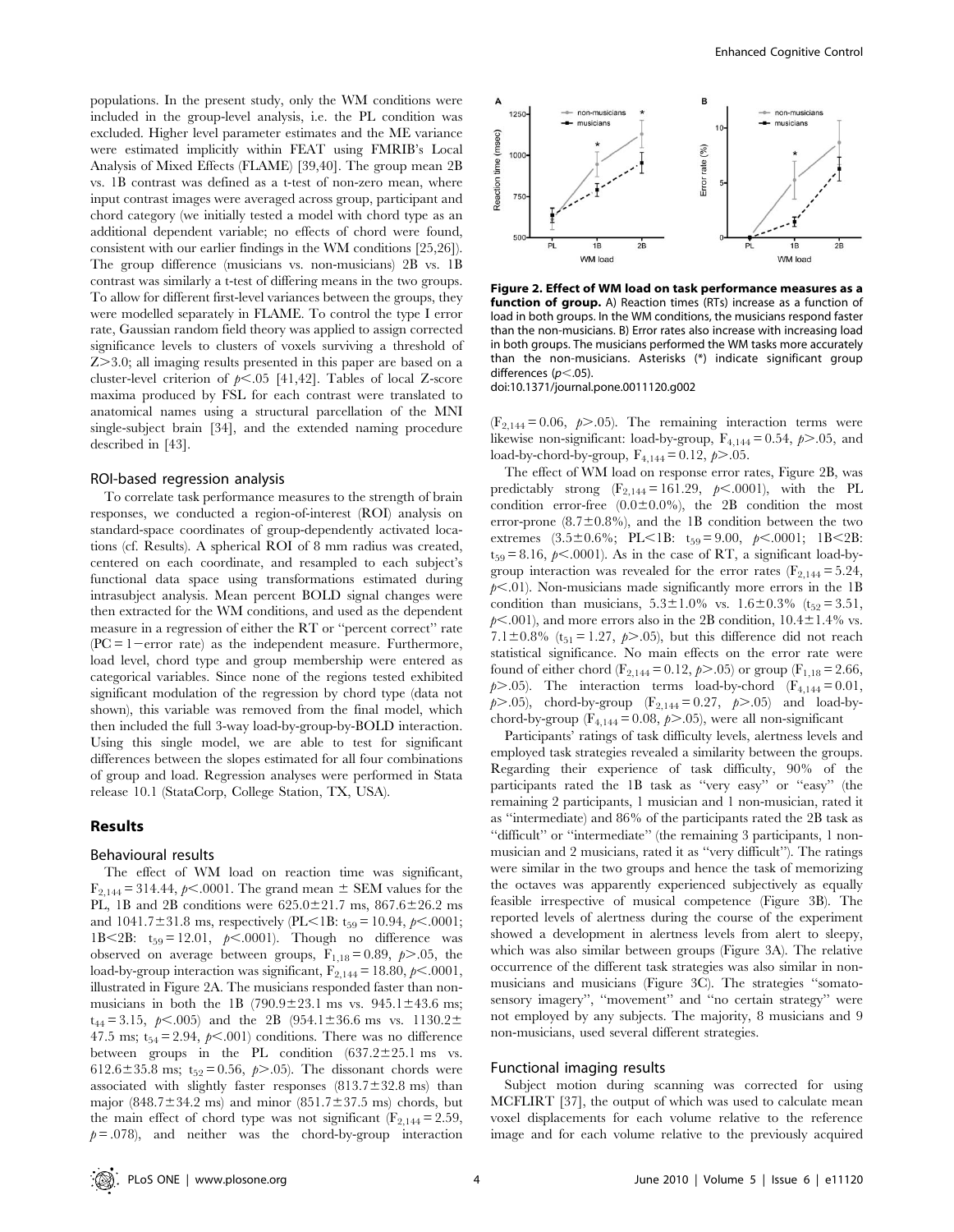

Figure 3. Subjective ratings. A) Task-difficulty, B) Alertness, and C) Employed task strategies. There were no marked differences between musicians (m) and non-musicians (n-m) in any of these subjective measures. doi:10.1371/journal.pone.0011120.g003

volume ( $D_{\text{abs}}$  and  $D_{\text{rel}}$ , respectively). The values (mean  $\pm$  SEM) were:  $D_{\text{abs}}$  (non-musicians) = 1.04 ± 10 mm,  $D_{\text{abs}}$  (musicians) =  $1.20\pm.09$  mm,  $D_{rel}$  (non-musicians) =  $.05\pm.01$  mm, and  $D_{rel}$ (musicians) =  $.06 \pm .01$  mm. The realignment data were not used in the subsequent GLM analysis, but manual inspection of the motion plots did not indicate stimulus-correlated motion (data not shown). Furthermore, in no subjects did the absolute or relative displacements exceed 1.9 mm and 0.15 mm, respectively. There were no statistically significant group differences between the displacements.

The increased WM load in the 2B vs. 1B contrast manifested in an across-groups increase in brain responses. Significant clusters were localized bilaterally to the superior, middle and inferior frontal gyri, to the superior and inferior parietal lobules, and to precuneus, as illustrated in Figure 4 (red-orange colour scale) and listed in Table 1. The inferior, middle and superior temporal gyri, and orbital parts of the middle, inferior and superior frontal gyri also evidenced increased neural activity, as did several areas in the cerebellar hemispheres and vermis, the anterior/middle cingulate gyrus, thalamus, caudate nucleus, putamen, and insula.

Musicians responded significantly more strongly than nonmusicians to increased WM-load in a subset of the brain areas reported in the across-groups contrast, see Table 2 and Figure 4 (green colour scale). In no brain areas did non-musicians respond significantly more strongly than musicians. The increased responses in musicians were right-lateralized to the dorsomedial, frontopolar and orbital PFC regions and to the superior and inferior lateral parietal areas. Right-lateralized responses also appeared in the insula and putamen. We found bilateral responses in the posterior dorsal PFC (including medial parts of BA 6) and the anterior cingulate gyrus, and a left-sided response in the precentral gyrus. Neither the main effect of WM load nor the loadby-group interaction was modulated by chord type (data not shown); chord type information was excluded from the model on which the present results are based.

# ROI-based regression results

In order to link the independent findings of enhanced performance and elevated BOLD signals in musicians, as compared to non-musicians, we extracted the percent BOLD signal change values for the WM task conditions from the groupdependently activated locations shown in Table 2. We used

spherical ROIs with 8 mm radius, and performed the linear regression analysis described in Methods for each region separately. We focused attention on the slopes of the regression lines estimated for the load-by-group-by-BOLD model, i.e. the degree to which the brain-derived measure BOLD was correlated with the behavioural measures of percent correct responses and RT.

The most consistent finding is that of a group difference in the measure linking successful task performance (PC) to BOLD signal strength in the 2B condition. Here, the slope of the musicians' regression line is more positive than the non-musicians, a tendency that reaches significance in the right putamen, the right supplementary motor cortex, the right insula and the right middle cingulate gyrus (Figure 5). We report all regression slopes and their group differences, for both WM task conditions, in Table 3. Each slope and difference value in Table 3 was tested against being zero, significant deviations from which are highlighted in bold typeface  $(p<.05)$ . To emphasize the tendencies across brain regions, we calculated the median values for the slopes and their group differences, and applied the Wilcoxon signed-rank test to determine whether these medians were non-zero. In the 2B condition, the median correctness-to-BOLD slope was: significantly positive in musicians (7.21,  $p<.01$ ), and significantly negative in non-musicians  $(-12.76, p<.05)$ . Furthermore, the median group difference of slope was significantly larger than zero  $(17.36, p<.05)$ . The results for the 1B task condition followed the same pattern, though they remained non-significant (cf. Table 3). No significant correlations were found between RT and the magnitude of the BOLD signal (data not shown).

#### **Discussion**

In the current study, the influence of individual differences on WM was studied in a comparison of musicians and non-musicians who memorized musical chords in an easy (1B) and a difficult (2B) WM task. The behavioural data revealed that musicians performed better than non-musicians in the WM tasks, although the two groups rated the difficulty level of the tasks similarly. The musicians also had higher increases in BOLD brain responses than non-musicians as a function of WM load increase. While the loaddependent brain responses across both groups were bilateral (as in previous n-back WM studies [44,45,46,47,48]), this differential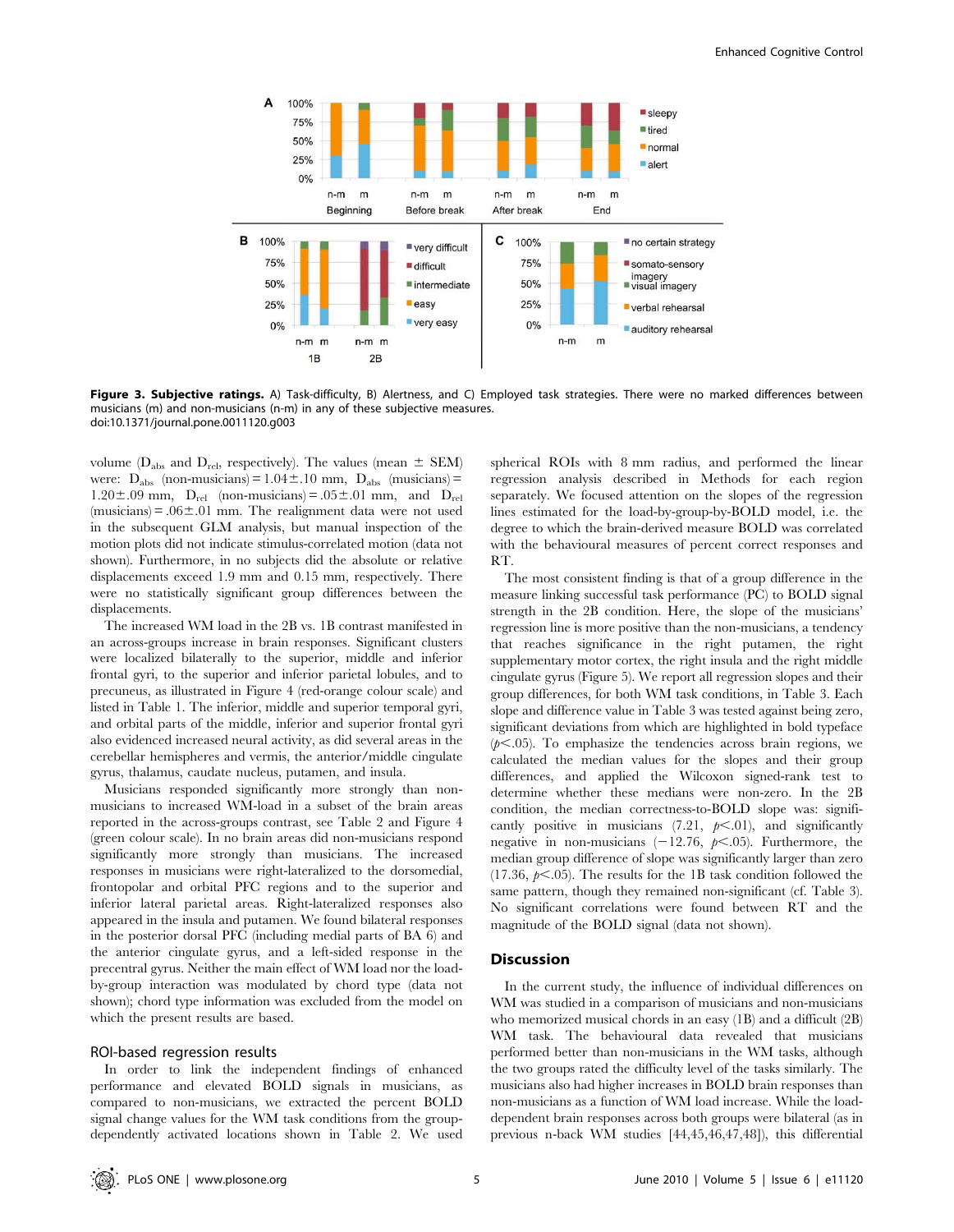

Figure 4. Working memory load-dependent brain responses differ between musicians and non-musicians. Regions in which the BOLD signal is significantly stronger during the 2B than the 1B task condition are shown in red/orange. In addition to this across-groups result, musicians' differential (2B vs. 1B) brain responses were significantly larger than non-musicians' in a subset of these regions shown in green. Both statistical maps are thresholded at  $Z > 3.0$  and corrected for multiple comparison at the cluster level ( $p$ <.05). The functional imaging results are overlaid on the MNI single-subject brain, which is displayed in the neurological orientation (left is left). The standard MNI space Z-coordinates (in mm) of the 8 axial slices are indicated in the ''Z-pos'' table. doi:10.1371/journal.pone.0011120.g004

response pattern was mainly right-lateralized. Moreover, in the 2B task, musicians had a more positive correlation between WM task performance and BOLD signal amplitude, than non-musicians.

The across-groups results successfully reproduced the known relationship between working memory load and task performance [49,50,51] by showing that an increased WM-load leads to increases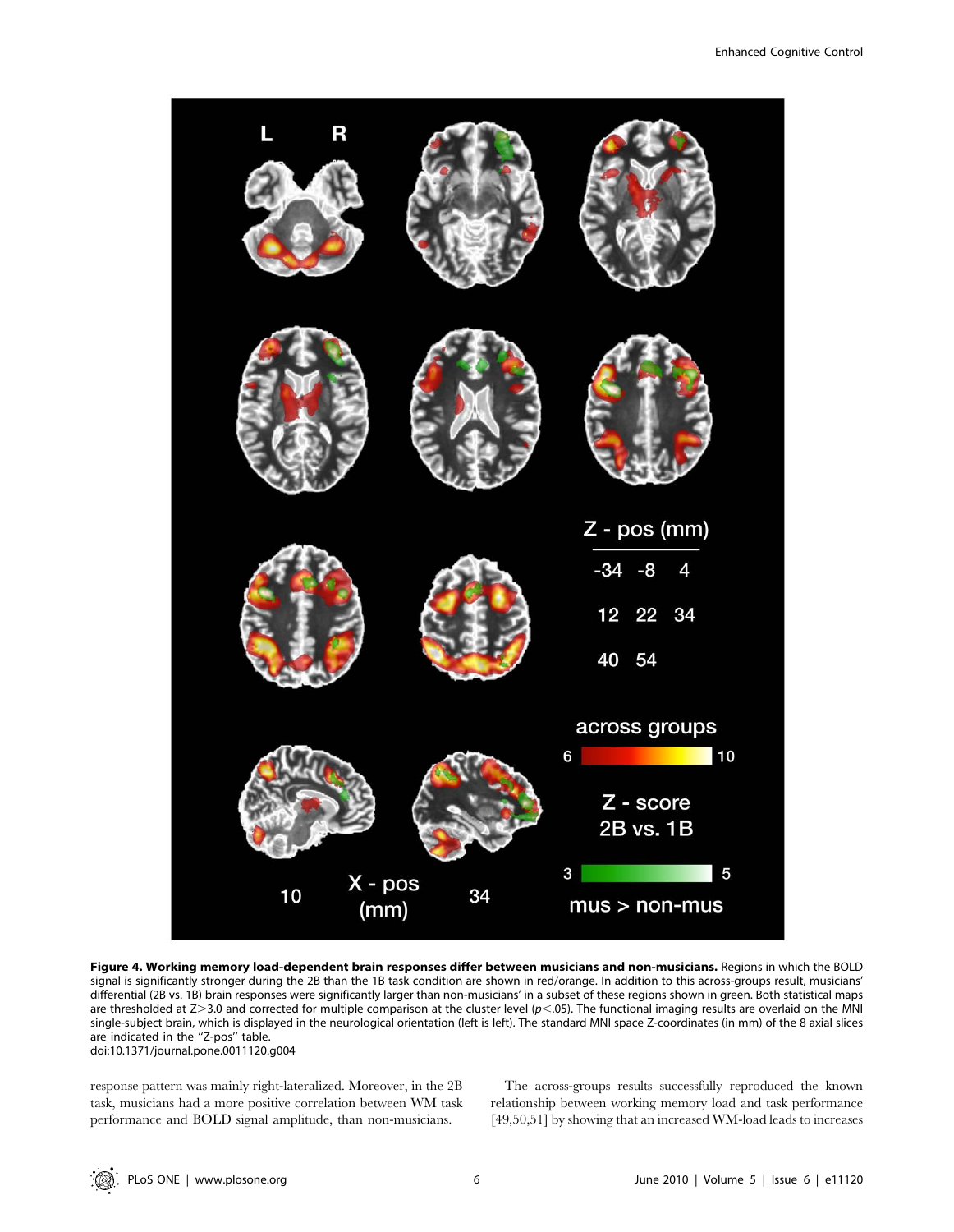Table 1. WM load-dependently activated regions: across groups average of the 2B vs. 1B contrast.

|                                   |   | Peak<br>Z score          | <b>Coordinates (MNI)</b> |                          |                          |              | Peak                     | <b>Coordinates (MNI)</b> |                          |                          |
|-----------------------------------|---|--------------------------|--------------------------|--------------------------|--------------------------|--------------|--------------------------|--------------------------|--------------------------|--------------------------|
| <b>Brain region</b>               |   |                          | $\pmb{\mathsf{x}}$       | y                        | z                        |              | Z score                  | $\pmb{\mathsf{x}}$       | y                        | z                        |
| Angular gyrus                     | L | 8.88                     | $-52$                    | $-50$                    | 34                       | ${\sf R}$    | 15.9                     | 34                       | $-58$                    | 50                       |
| Inferior parietal gyrus           | Г | 15.5                     | $-36$                    | $-56$                    | 52                       | ${\sf R}$    | 12.2                     | 36                       | $-54$                    | 48                       |
| Supplementary motor area          | Г | 12.9                     | $-8$                     | 10                       | 50                       | R            | 11.1                     | $\overline{2}$           | 14                       | 50                       |
| Superior parietal gyrus           |   | $\overline{\phantom{a}}$ | $\overline{\phantom{0}}$ | $\overline{\phantom{a}}$ | $\overline{\phantom{a}}$ | ${\sf R}$    | 12.1                     | 30                       | $-70$                    | 54                       |
| Triangular inferior frontal gyrus | Г | 9.7                      | $-42$                    | 42                       | $\mathbf 0$              | R            | 11.5                     | 44                       | 30                       | 24                       |
| Middle frontal gyrus              | Г | 11.4                     | $-40$                    | 50                       | $\overline{2}$           | ${\sf R}$    | 11.1                     | 30                       | 18                       | 44                       |
| Orbital middle frontal gyrus      | L | 11.4                     | $-42$                    | 48                       | $\mathbf 0$              | R            | 8.06                     | 26                       | 52                       | $-4$                     |
| Superior frontal gyrus            | L | 11.3                     | $-30$                    | $\mathbf 0$              | 66                       |              | $\overline{\phantom{0}}$ | $\overline{\phantom{0}}$ | $\overline{\phantom{a}}$ |                          |
| Operular inferior frontal gyrus   | L | 9.51                     | $-44$                    | 10                       | 26                       | R            | 10.8                     | 44                       | 16                       | 30                       |
| Precentral gyrus                  | L | 10.6                     | $-34$                    | $-4$                     | 64                       | $\mathsf{R}$ | 8.74                     | 40                       | $\overline{4}$           | 44                       |
| Inferior temporal gyrus           | Г | 7.12                     | $-56$                    | $-60$                    | $-10$                    | R            | 10.2                     | 60                       | $-44$                    | $-12$                    |
| Precuneus                         | L | 9.45                     | $-6$                     | $-68$                    | 46                       | ${\sf R}$    | 10.1                     | $\overline{4}$           | $-66$                    | 46                       |
| Cerebellum, Crus1                 | Г | 10.1                     | $-30$                    | $-64$                    | $-32$                    | R            | 9.37                     | 32                       | $-62$                    | $-30$                    |
| Middle cingulate gyrus            |   | $\overline{\phantom{0}}$ |                          |                          | $\overline{\phantom{0}}$ | ${\sf R}$    | 9.97                     | 10                       | 16                       | 46                       |
| Cerebellum, Crus2                 | L | 9.91                     | $-34$                    | $-64$                    | $-40$                    | R            | 8.62                     | 12                       | $-78$                    | $-30$                    |
| Cerebellum, 8                     | L | 7.21                     | $-38$                    | $-52$                    | $-54$                    | ${\sf R}$    | 9.4                      | 36                       | $-66$                    | $-54$                    |
| Middle occipital gyrus            | Г | 9.29                     | $-30$                    | $-72$                    | 40                       |              | $\overline{a}$           | $\overline{a}$           | $\overline{a}$           |                          |
| Medial superior frontal gyrus     | Г | 9.01                     | $\mathbf 0$              | 26                       | 40                       |              | $\overline{\phantom{0}}$ | $\overline{\phantom{a}}$ | $\overline{\phantom{a}}$ | $\overline{\phantom{0}}$ |
| Putamen                           | Г | 8.96                     | $-16$                    | 12                       | 0                        | R            | 8.26                     | 20                       | 16                       | 0                        |
| Insula                            | L | 7.64                     | $-42$                    | 16                       | 6                        | R            | 8.68                     | 34                       | 28                       | $-2$                     |
| Cerebellum, 7b                    |   | $\qquad \qquad -$        | -                        | $\overline{\phantom{a}}$ | $\qquad \qquad -$        | R            | 8.63                     | 26                       | $-78$                    | $-52$                    |
| Anterior cingulate gyrus          | Г | 8.1                      | $-6$                     | 30                       | 32                       | ${\sf R}$    | 5.76                     | 12                       | 28                       | 22                       |
| Caudate nucleus                   | Г | 7.79                     | $-10$                    | 8                        | 10                       | R            | 6.55                     | 14                       | $-6$                     | 20                       |
| Thalamus                          | L | 7.71                     | $-10$                    | $-8$                     | $\overline{4}$           | $\mathsf{R}$ | 7.48                     | 18                       | $-14$                    | 12                       |
| Orbital inferior frontal gyrus    |   | $\overline{a}$           |                          | $\overline{a}$           | $\overline{a}$           | R            | 7.31                     | 42                       | 46                       | $-4$                     |
| Inferior occipital gyrus          | Г | 6.87                     | $-54$                    | $-66$                    | $-12$                    |              | $\overline{\phantom{0}}$ | $\qquad \qquad -$        | $\overline{\phantom{0}}$ |                          |
| Cerebellum, 9                     | L | 6.16                     | $-22$                    | $-40$                    | $-42$                    | R            | 6.59                     | 8                        | $-56$                    | $-54$                    |
| Cerebellum, 10                    | L | 6.29                     | $-24$                    | $-36$                    | $-40$                    |              |                          | $\overline{a}$           |                          |                          |
| Middle temporal gyrus             | Г | 6.08                     | $-48$                    | $-52$                    | 8                        |              | $\overline{\phantom{0}}$ | $\overline{a}$           | $\overline{\phantom{0}}$ |                          |
| Orbital superior frontal gyrus    | L | 6.04                     | $-24$                    | 50                       | $-6$                     |              | $\overline{\phantom{0}}$ | $\overline{\phantom{0}}$ | $\overline{\phantom{a}}$ | $\overline{\phantom{0}}$ |
| Cerebellum, 6                     |   | $\overline{\phantom{0}}$ | $\overline{\phantom{0}}$ | $\overline{\phantom{0}}$ | $\overline{a}$           | R            | 5.96                     | 6                        | $-68$                    | $-24$                    |
| Vermis, 4/5                       |   | $\overline{\phantom{0}}$ | $\overline{\phantom{0}}$ | $\overline{\phantom{0}}$ | $\overline{\phantom{a}}$ | ${\sf R}$    | 5.89                     | $\overline{2}$           | $-52$                    | $-24$                    |
| Superior temporal gyrus           | Г | 4.02                     | $-64$                    | $-48$                    | 22                       |              | $\overline{\phantom{0}}$ | $\overline{\phantom{a}}$ | $\overline{\phantom{a}}$ | $\overline{a}$           |
| Vermis, 9                         |   |                          | $\overline{\phantom{0}}$ | $\overline{\phantom{0}}$ | $\qquad \qquad -$        | R            | 3.82                     | $\mathbf 0$              | $-56$                    | $-36$                    |
| Vermis, 8                         |   | $\qquad \qquad -$        | $\overline{\phantom{0}}$ | $\overline{a}$           | $\qquad \qquad -$        | R            | 3.49                     | $\mathbf 0$              | $-64$                    | $-36$                    |

Nomenclature according to Tzourio-Mazoyer et al. (2002). Letters ''L'' and ''R'' refer to left and right hemisphere, respectively.

doi:10.1371/journal.pone.0011120.t001

in both RT and the number of erroneous responses. The pattern of the load-dependent incremental brain activity included frequently reported ''WM structures'', notably the PFC and posterior parietal cortex. Previous studies of visual verbal [44,46,52,53], visual spatial [45], auditory spatial [47] and auditory verbal [54] n-back tasks all revealed load-dependent responses in the middle frontal gyrus (MFG), approximately corresponding to BAs 9, 46, and 10, superior parietal lobule (BA 7), inferior parietal lobule (BAs 39, 40) and posterior dorsal PFC (BAs 6, 8). The cerebellum also previously displayed load-dependent incremental activity in the few n-back studies that included this structure in the field of view [46,53]. Recent theories relate the cerebellum to optimization of stimulus perception and manipulation during increased cognitive load [55].

Findings also suggest that decreased cerebellar activity is characteristic of skill learning [56,57]. In our study there was no differences between the groups in the cerebellar responses, although the theory outlined above could suggest decreases in musicians/increases in non-musicians, due to decreased/increased recruitment of cerebellar optimization processes. The thalamus was similarly characterized by across-groups increased response, while no group difference was found. The thalamus was, to our knowledge not previously observed to respond to increasing WM load. However, thalamus activity was frequently observed during perception and cognition and has been functionally linked to attention [58,59,60], specifically the alerting component [61]. Since attention may increase during a demanding, compared to a less demanding, WM task, this could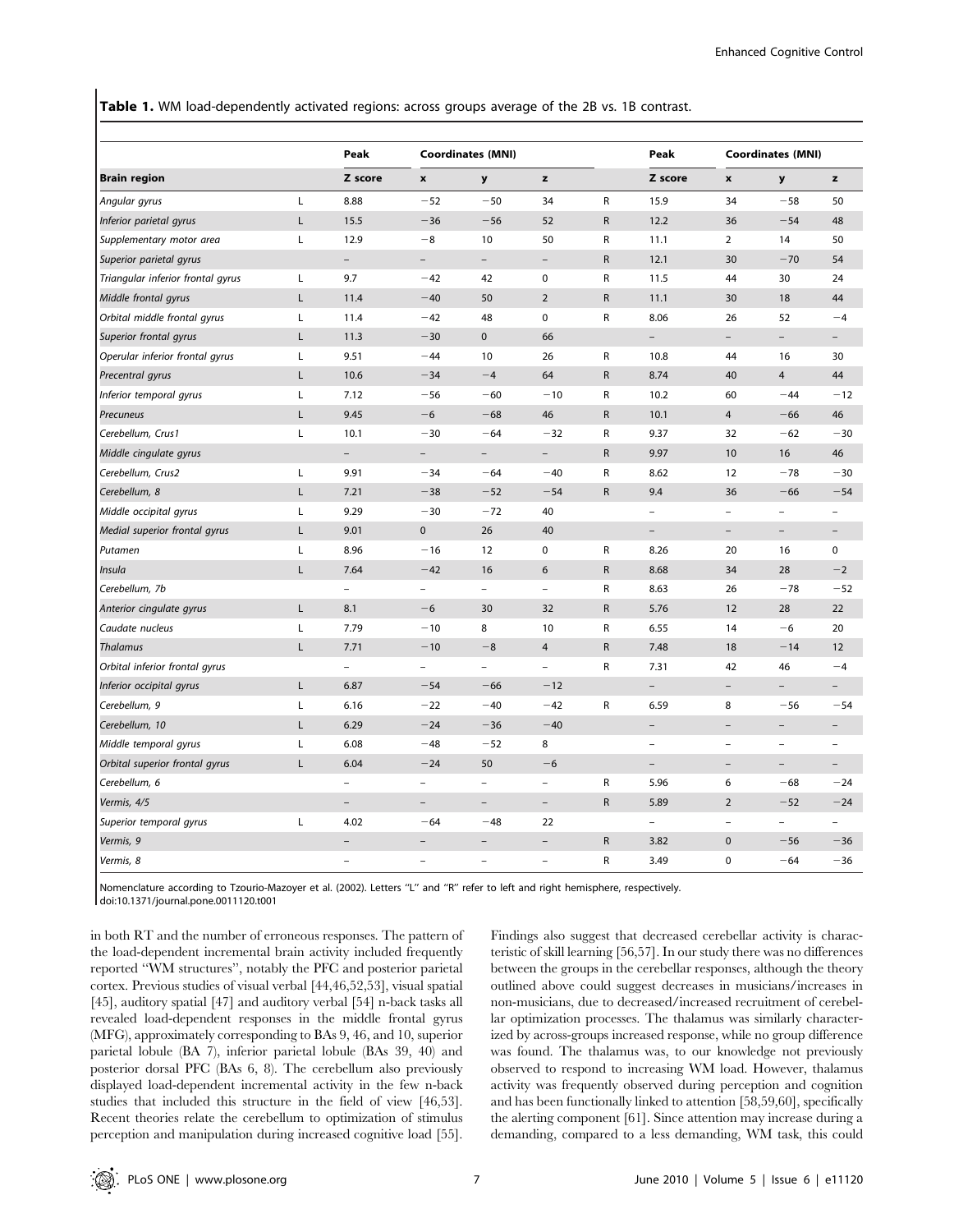Table 2. Regions in which WM load-dependent activations (2B vs. 1B) were stronger in musicians than non-musicians.

|                                   |  | Peak<br>Z score          | <b>Coordinates (MNI)</b> |    |                          |              | Peak                     | <b>Coordinates (MNI)</b>  |       |      |
|-----------------------------------|--|--------------------------|--------------------------|----|--------------------------|--------------|--------------------------|---------------------------|-------|------|
| <b>Brain region</b>               |  |                          | $\boldsymbol{x}$         | y  | z                        |              | Z score                  | $\boldsymbol{\mathsf{x}}$ | y     | z    |
| Precentral gyrus                  |  | 6.49                     | $-36$                    | 8  | 34                       |              | $\overline{\phantom{0}}$ |                           |       |      |
| Triangular inferior frontal gyrus |  | $\overline{\phantom{0}}$ |                          |    | -                        | $\mathsf{R}$ | 5.35                     | 50                        | 22    | 30   |
| Middle frontal gyrus              |  | -                        |                          |    |                          | R            | 5.19                     | 36                        | 44    | 10   |
| Orbital middle fontal gyrus       |  | $\qquad \qquad -$        |                          |    | $\overline{\phantom{0}}$ | $\mathsf{R}$ | 5.03                     | 30                        | 60    | $-4$ |
| Middle cingulate gyrus            |  | -                        |                          |    | -                        | R            | 4.98                     | 12                        | 20    | 40   |
| Orbital inferior frontal gyrus    |  | $\qquad \qquad -$        |                          |    | -                        | $\mathsf{R}$ | 4.55                     | 36                        | 40    | $-8$ |
| Supplementary motor area          |  | 4.42                     | $-6$                     | 8  | 56                       | R            | 3.48                     | 4                         | 12    | 52   |
| Inferior parietal gyrus           |  | -                        |                          |    | -                        | $\mathsf{R}$ | 4.09                     | 38                        | $-44$ | 42   |
| Anterior cingulate gyrus          |  | 3.98                     | $-2$                     | 30 | 32                       | R            | 4.14                     | 8                         | 32    | 22   |
| Angular gyrus                     |  |                          |                          |    | -                        | $\mathsf{R}$ | $\overline{4}$           | 34                        | $-58$ | 50   |
| Insula                            |  | $\overline{\phantom{0}}$ |                          |    |                          | R            | 3.68                     | 34                        | 20    | 14   |
| Putamen                           |  | $\overline{\phantom{0}}$ |                          |    | $\overline{\phantom{0}}$ | $\mathsf{R}$ | 3.62                     | 20                        | 16    | $-4$ |
| Superior parietal gyrus           |  |                          |                          |    |                          | R            | 3.46                     | 30                        | $-70$ | 58   |

Nomenclature according to Tzourio-Mazoyer et al. (2002). Letters ''L'' and ''R'' refer to left and right hemisphere, respectively. doi:10.1371/journal.pone.0011120.t002

explain the current results. Other across-groups load-dependently activated brain areas include the cingulate gyrus [45,47,52], insula [44,45,47], and precuneus [45,47,62].

Previous attempts to systematically relate individual differences in working memory to the patterns of brain activity have led to equivocal results, as both increases and decreases in activity in similar brain regions were observed in relation to improved,



Figure 5. The strength of linear correlation between percent correct responses and the BOLD response differs significantly between musicians and non-musicians in the 2B task. The four regions illustrated are those that individually exhibit a significantly more positive linear slope in musicians than non-musicians in the 2B condition. This tendency, which is also present in the 1B condition, shows that by recruiting more brain resources during a WM task, musicians are able to sustain a higher performance level in face of the elevated cognitive demands. The green dots in each plot are measurements from individual subjects, and the orange line is the corresponding best-fitting regression line. NB: A single model was fit that was flexible enough to allow all four slopes to differ (see Methods for details); no R<sup>2</sup>-values are therefore given for the individual slopes. See Table 3 for a full account of the results and general tendencies for all regions. doi:10.1371/journal.pone.0011120.g005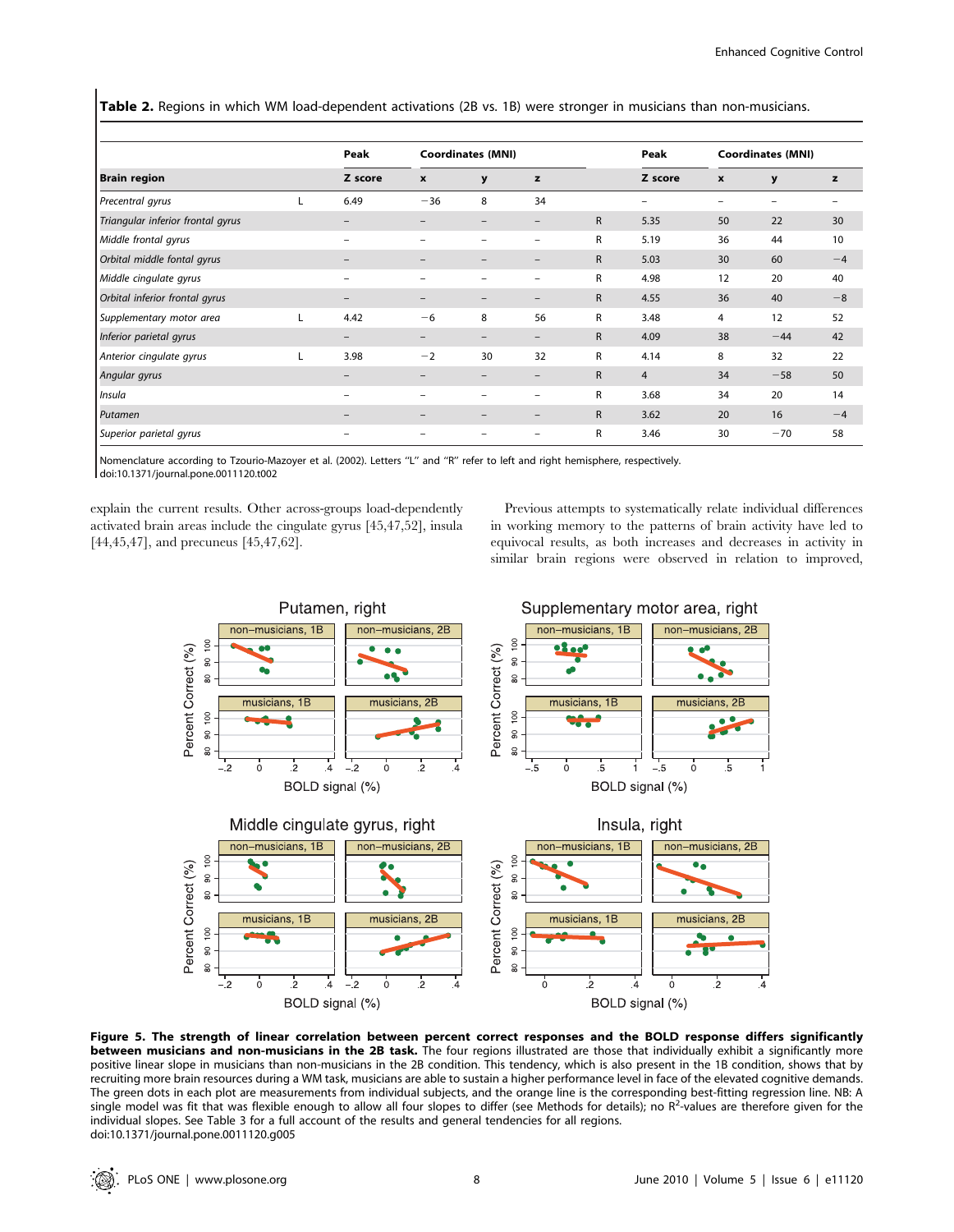Table 3. Summary of the ROI-based linear regression analysis of performance (Percent Correct) against BOLD signal amplitude, categorized by WM load (1B/2B) and group (musician/non-musician).

|                                   |                |         | <b>1B</b> |          |         | 2B       |          |
|-----------------------------------|----------------|---------|-----------|----------|---------|----------|----------|
| <b>Region-of-interest, ROI</b>    |                | mus     | non-mus   | diff.    | mus     | non-mus  | diff.    |
| Angular gyrus                     | R              | 1.60    | 14.70     | $-13.10$ | 7.21    | 20.04    | $-12.83$ |
| Anterior cingulate gyrus          |                | $-1.71$ | $-2.37$   | 0.66     | 8.19    | $-12.76$ | 20.95    |
| Anterior cingulate gyrus          | R              | $-7.87$ | $-76.49$  | 68.63    | 15.52   | $-23.25$ | 38.78    |
| Inferior parietal gyrus           | $\overline{R}$ | 3.80    | 12.45     | $-8.65$  | 9.71    | 18.13    | $-8.42$  |
| Insula                            | R              | $-4.50$ | $-54.93$  | 50.43    | 6.32    | $-44.06$ | 50.38    |
| Middle cingulate gyrus            | $\overline{R}$ | $-9.84$ | $-56.60$  | 46.76    | 25.62   | $-94.26$ | 119.88   |
| Middle frontal gyrus              | R              | $-1.15$ | 15.51     | $-16.66$ | $-4.79$ | 6.87     | $-11.65$ |
| Orbital inferior frontal gyrus    | $\overline{R}$ | $-6.04$ | $-3.83$   | $-2.21$  | $-3.18$ | $-15.01$ | 11.83    |
| Orbital middle fontal gyrus       | R              | $-0.22$ | $-11.03$  | 10.81    | $-0.73$ | $-8.00$  | 7.27     |
| Precentral gyrus                  |                | 0.00    | 22.04     | $-22.05$ | 5.82    | 1.24     | 4.58     |
| Putamen                           | R              | $-9.82$ | $-46.61$  | 36.79    | 20.62   | $-34.62$ | 55.25    |
| Superior parietal gyrus           | $\overline{R}$ | $-0.72$ | $-10.95$  | 10.23    | 4.94    | $-21.66$ | 26.60    |
| Supplementary motor area          | L              | 4.27    | $-2.73$   | 7.00     | 12.87   | $-4.50$  | 17.37    |
| Supplementary motor area          | $\overline{R}$ | 0.23    | $-3.50$   | 3.73     | 12.23   | $-20.20$ | 32.43    |
| Triangular inferior frontal gyrus | R              | $-1.30$ | 3.59      | $-4.89$  | 5.46    | $-6.76$  | 12.22    |
|                                   |                | mus     | non-mus   | diff.    | mus     | non-mus  | diff.    |
| Median slope or difference        |                | $-1.15$ | $-3.50$   | 3.73     | 7.21    | $-12.76$ | 17.37    |
| $P(H0: slope or difference = 0)$  |                | 0.08    | 0.31      | 0.31     | 0.00    | 0.03     | 0.01     |

The values above are the slopes of the estimated regression lines and their group differences for each region. Significantly non-zero slopes/differences are highlighted in bold typeface (p<.05). The median values, across ROIs, for each slope/difference are given separately, along with the p-values for the null-hypothesis (H0) of median zero (Wilcoxon signed-rank test). See text for a detailed description of the ROI definition, the regression model applied, and for an analysis of the results. Letters "L" and ''R refer to the left and right hemisphere, respectively; see also Table 2.

doi:10.1371/journal.pone.0011120.t003

impaired or even unchanged performance. In one study, a low error rate in a WM task related to increased activity in the left lateral PFC and parietal cortex [17]. In another, increased activity in the middle frontal gyrus and parietal cortices appeared to result from long-term training, independently of changes in performance [18]. However, local activity decreases in the lateral PFC and additional regions in association with WM training and improved performance was also reported [63], and it was suggested that activity increases in the dorsal PFC represents the effort invested in task performance [64]. On the other hand, it has been posited that increases in activity during repetition of the same WM task specifically relate to the prevention of automation by the demand to keep trial specific information active [18]. These studies suggest that increased activity occurs in areas that are critical to cognitive control [17]. The results of our study showed an effect of musical competence which was notably one-way: the magnitude of the BOLD responses was enhanced in musicians compared to nonmusicians, whereas no enhanced responses were found in nonmusicians compared to musicians. Hence our results show that enhanced WM performance is accompanied by enhanced brain activity. This is further in accordance with brain imaging studies in the musical domain that reported superior performance as well as increased brain activity in musicians compared to non-musicians. By comparing WM studies with respect to the time course of changes during training, it has been noted that activity decreases in the lateral PFC and other regions tend to be registered in relation to short-term training while increases seem to relate to long-term training [15]. Hence this would imply that different processes are pronounced at different times during the period of training, which would give rise to a variation in the observed patterns of brain activity. The activity increases observed in the current study may be viewed in the perspective of long-term training in musicians.

The proposition that musicians' superior performance depends on the magnitude of load-dependent BOLD responses receives supportive evidence from the ROI-based regression analysis. The assumed linear relationship between BOLD in the chosen ROIs and percent correct responses during the 2B task, was consistently more positive in musicians than in non-musicians (Table 3 and Figure 5), a tendency that reached significance in the right putamen, right insula, right supplementary motor cortex and the right middle cingulate gyrus. If, as we propose, the elevated BOLD signals during the high WM load (2B) task are interpreted as a manifestation of the participants' brains allocating more resources to the execution of the task, then the less negative BOLD-tocorrectness relationship in musicians than non-musicians indicates that as a consequence of their efforts, musicians' performance deteriorated less. In other words, by allocating more resources, as reflected by the magnitude of the BOLD signal, to task execution, the musicians were better able to uphold task performance than non-musicians. Indeed, this interpretation is corroborated by the higher behavioural performance measures in musicians, than in non-musicians.

The group difference in the slope of the regression did not reach significance in the 1B task. This may be related to the observation that the 1B task was generally easy for all subjects, measured both subjectively (individual reports) and objectively (performance). The small spread of data points this implies will, independent of other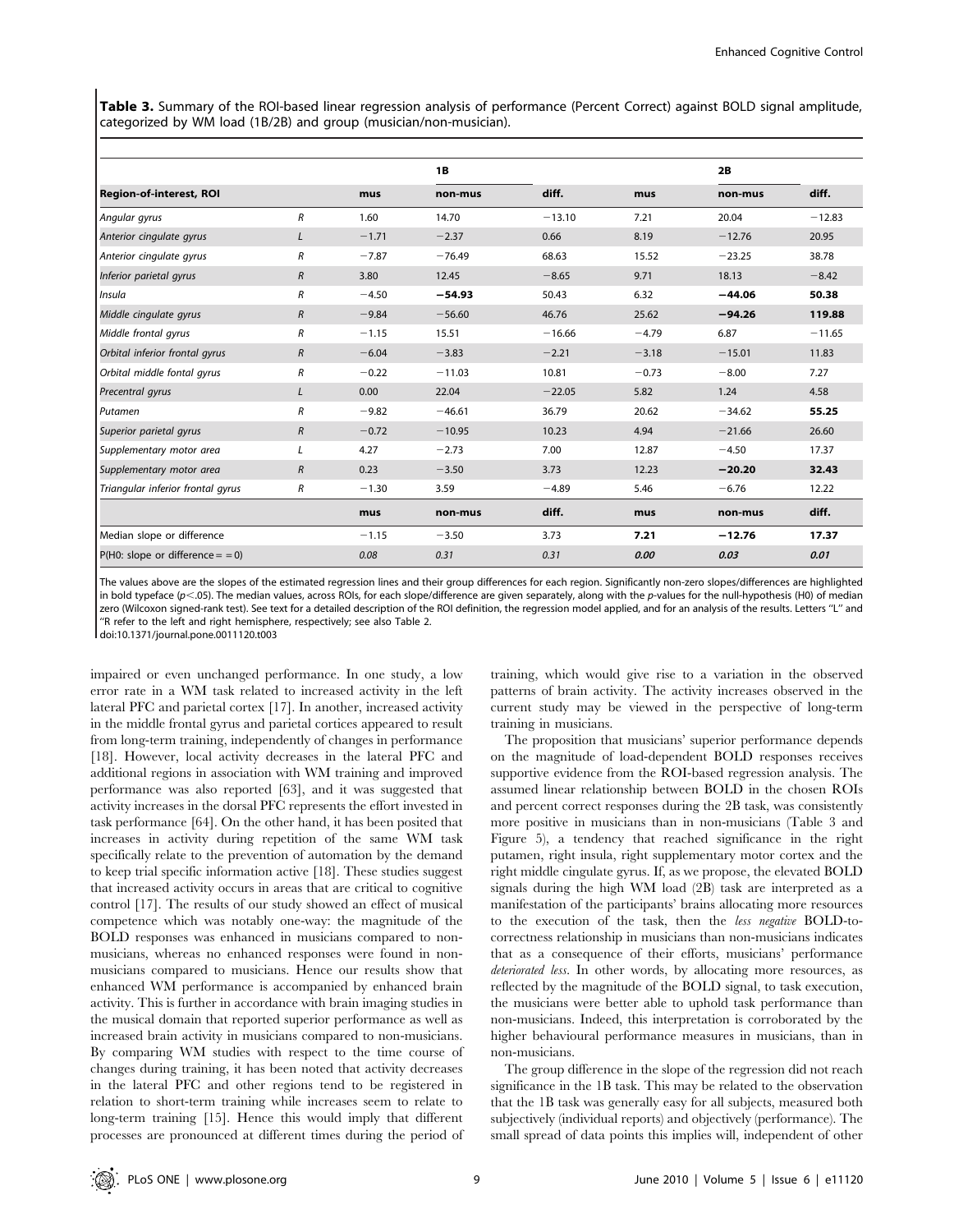considerations, lead to wider confidence intervals of the estimated linear regression parameters. That there were only two WM task difficulty levels, one rather easy and one rather difficult may be considered a weakness of the current experimental design that was not designed with regression analysis in mind. More difficulty levels and more subjects could potentially confirm the reported tendencies.

The enhanced WM performance of musicians in our study could involve both music-specific and more general cognitive processes. A previous study found that during a pitch memory task (contrasted with a motor control task), musicians had greater activations of the right planum temporale, right supramarginal gyrus, and superior parietal lobules, than non-musicians [65]. Noteworthy, this differential brain activity was present even when participants were matched on performance, suggesting that enhanced processing in these regions in musicians could be automatic. It was also found that (in a group of non-musicians) pitch WM training over a period of five days leads to enhanced responses in superior temporal brain regions including Heschl's gyrus [66].

Increased WM load in the present study did not enhance neuronal responses in auditory sensory regions. This may partly be due to the nature of the task, which did not involve fine-grained pitch comparisons such as those employed by Gaab et al. (2003), and hence there was little need for musicians to use their extensive music-specific processing capabilities. Another influential factor could be the nature of the contrast (2B vs. 1B) which may not be optimal to elicit activity changes in sensory cortical regions [47].

In the currently employed WM task musicians may on the other hand have benefited from superior cognitive skills that did not relate to musical stimulus processing per se [11,14]. The nature of the n-back task partly supports this interpretation, since the increasing need for control during the temporary storage of information in correct serial order in the n-back task, especially when  $n>1$ , has been linked to the MFG [52,67], and activity in the lateral PFC regions was more generally linked to the need for cognitive control during demanding tasks [16]. Cognitive control mediated by lateral PFC regions was previously mentioned as the mediator of superior task performance [17,18]. We suggest that cognitive control may be a key to a unified interpretation of findings from studies of individual differences in an attempt to explain the variation in WM responses as a function of task performance. The hypothesis that musicians recruit more resources for cognitive control is also supported by our observation of greater activity in musicians in the anterior cingulate cortex (ACC), which, together with bordering sections of the medial PFC, has been assigned a central role in monitoring response conflicts [21], and predicting error likelihood [22]. Specifically, the magnitude of activity was found to predict both greater PFC activity and adjustments in behavior [19,20], hence supporting a role of the ACC in the engagement of cognitive control. Cognitive control also serves to keep active in mind the rules and goals that are relevant in a certain context, functions that are associated with lateral PFC regions [68]. The anterior PFC (BA 10), which also was more active in musicians, may be related to the integration of subgoals during WM [69], and the distinction of target from nontarget stimuli during recognition [70]. Enhanced load-dependent responses in musicians were also found in the posterior dorsal PFC (approximately BA 6). This observation may be related to recent findings that link this region to the ordering of stimuli in a sequence [23] and the binding of individual stimulus units into a sequence [24], processes that are essential in updating the stimulus sequence and assigning temporal order in the n-back task. Maintenance of ordinal position, an essential component of WM, may also rely on verbal coding [71]. The greater activity in the right hemisphere triangular part of the inferior frontal lobe (BA 45) in musicians is intriguing. Since verbal reports did not reveal any group differences in the strategies used to perform the n-back task it could indicate enhanced automatic processing of musical syntax [72], potentially influencing the strength of the WM representations.

According to one interpretation, cognitive benefits in musicians that appear independent of their highly developed auditory sensory capacity may have developed during musical training and transfer to other cognitive domains. A recent long-term study clearly shows that non-musical enhancement in cognitive tasks can result from musical training-induced brain plasticity [10]. By following both the structural brain development and the musical and general cognitive development of children who received music lessons it was found that whereas after 15 months there was no evidence of transfer of cognitive skills to non-musical domains [73], after at least three years of training children who received music lessons performed better in both vocabulary and nonverbal reasoning skills [10]. Hence, the length of the training period most likely indicates the appearance of changes in brain activity. The present results do not constitute a basis for causal inferences, as superior cognitive control could be present from birth to a higher extent in musicians than in non-musicians, and hence may partly have primed musicians in their successful choice of career. However, it makes some sense to assume that musical skills, rather than a well-developed ability to focus, could be the primary determinant in musicians' choice of career. Hence, we tentatively suggest that the development of cognitive control may benefit from focused musical training, and that this cognitive benefit is reflected in enhanced brain activity during demanding cognitive tasks of any type.

The right-lateralization of the differential load-dependent responses in musicians observed in the current study represents a new addition to our knowledge of lateralization patterns during processing of musical sound stimuli, since several studies of musical competence and brain activity documented a relative shift to the left hemisphere in musicians compared to non-musicians during tasks requiring melody recognition [74], spectral musical tasks [75,76,77], passive listening [78] and rhythm perception [79]. However, these lateralization shifts in music experts were mainly explained in terms of the neural processing of complex musical sound features in regions including the planum temporale, the superior temporal gyrus and PFC. The latter area was specifically associated with the processing of musical rules and violations of conventional chord successions [72,80,81]. The left-lateralization observed in musicians was related to an increased analytical approach representative of tasks that require special musical skills [82], including the relative left-lateralization of responses during pitch processing in planum temporale in individuals with absolute pitch [78,83]. On the other hand, processing of pitch-related aspects of musical sounds consistently was linked to predominantly right-lateralized temporal and prefrontal networks in the brain, based on lesion studies [84,85,86,87,88,89,90,91] and human brain imaging studies [92,93]. The minimization of music-specific processing demands in the present study could be a main factor influencing the observed right-lateralization of WM processing of musical pitch. As most comparative studies that investigated the lateralization of music processing in the brain relied on sensory abilities to recognize and identify complex musical sounds, the interaction between stimulus properties, musical competence, and processing requirements needs further investigation.

In summary, the results of the current study suggest that musicians are capable of recruiting more brain resources to sustain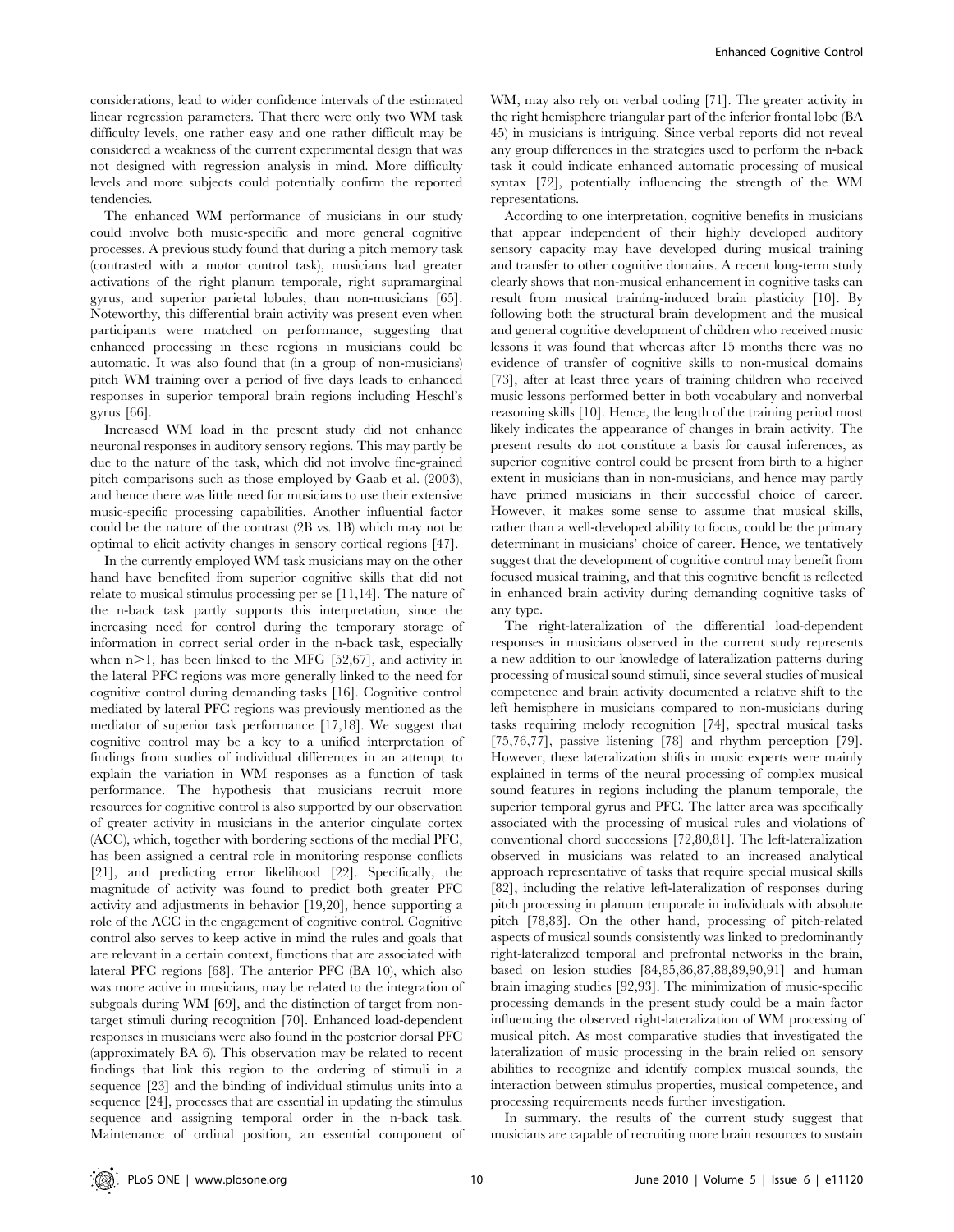cognitive control during a WM task with musical chords than are non-musicians, and in doing so are able to sustain a higher performance level despite the elevated cognitive demands. There were no strong indications in our results that music-specific processes played a role in the superior performance of musicians, hence supporting previous evidence that cognitive control may be generally enhanced in musicians. Superior cognitive control could represent a skill that is established during demanding musical training and transferred to other cognitive domains. This finding

# References

- 1. Gaab N, Schlaug G (2003) Musicians differ from nonmusicians in brain activation despite performance matching. Ann N Y Acad Sci 999: 385–388.
- 2. Koelsch S, Schroger E, Tervaniemi M (1999) Superior pre-attentive auditory processing in musicians. Neuroreport 10: 1309–1313.
- 3. Brattico E, Näätänen R, Tervaniemi M (2001) Context effects on pitch perception in musicians and nonmusicians: evidence from event-related potential recordings. Music Perception 19: 199–222.
- 4. Fujioka T, Trainor LJ, Ross B, Kakigi R, Pantev C (2004) Musical training enhances automatic encoding of melodic contour and interval structure. J Cogn Neurosci 16: 1010–1021.
- 5. Fujioka T, Trainor LJ, Ross B, Kakigi R, Pantev C (2005) Automatic encoding of polyphonic melodies in musicians and nonmusicians. J Cogn Neurosci 17: 1578–1592.
- 6. Tervaniemi M (2001) Musical sound processing in the human brain. Evidence from electric and magnetic recordings. Ann N Y Acad Sci 930: 259–272.
- 7. Wickens DD (1973) Some characteristics of word encoding. Mem Cognit 1: 485–490.
- 8. Kalakoski V (2007) Effect of skill level on recall of visually presented patterns of musical notes. Scand J Psychol 48: 87–96.
- 9. Vaughn K (2000) Music and mathematics: Modest support for the oft-claimed relationship. J Aesthet Educ 34: 149–166.
- 10. Forgeard M, Winner E, Norton A, Schlaug G (2008) Practicing a musical instrument in childhood is associated with enhanced verbal ability and nonverbal reasoning. PLoS ONE 3: e3566.
- 11. Sluming V, Brooks J, Howard M, Downes JJ, Roberts N (2007) Broca's area supports enhanced visuospatial cognition in orchestral musicians. J Neurosci 27: 3799–3806.
- 12. Chan AS, Ho YC, Cheung MC (1998) Music training improves verbal memory. Nature 396: 128.
- 13. Ho YC, Cheung MC, Chan AS (2003) Music training improves verbal but not visual memory: cross-sectional and longitudinal explorations in children. Neuropsychology 17: 439–450.
- 14. Patston LL, Hogg SL, Tippett LJ (2007) Attention in musicians is more bilateral than in non-musicians. Laterality 12: 262–272.
- 15. Sayala S, Sala JB, Courtney SM (2006) Increased neural efficiency with repeated performance of a working memory task is information-type dependent. Cereb .<br>Cortex 16: 609–617.
- 16. Kane MJ, Engle RW (2002) The role of prefrontal cortex in working-memory capacity, executive attention, and general fluid intelligence: an individualdifferences perspective. Psychon Bull Rev 9: 637–671.
- 17. Gray JR, Chabris CF, Braver TS (2003) Neural mechanisms of general fluid intelligence. Nat Neurosci 6: 316–322.
- 18. Olesen PJ, Westerberg H, Klingberg T (2004) Increased prefrontal and parietal activity after training of working memory. Nat Neurosci 7: 75–79.
- 19. di Pellegrino G, Ciaramelli E, Ladavas E (2007) The regulation of cognitive control following rostral anterior cingulate cortex lesion in humans. J Cogn Neurosci 19: 275–286.
- 20. Kerns JG, Cohen JD, MacDonald AW, 3rd, Cho RY, Stenger VA, et al. (2004) Anterior cingulate conflict monitoring and adjustments in control. Science 303: 1023–1026.
- 21. Botvinick M, Nystrom LE, Fissell K, Carter CS, Cohen JD (1999) Conflict monitoring versus selection-for-action in anterior cingulate cortex. Nature 402: 179–181.
- 22. Brown JW, Braver TS (2005) Learned predictions of error likelihood in the anterior cingulate cortex. Science 307: 1118–1121.
- 23. Ohbayashi M, Ohki K, Miyashita Y (2003) Conversion of working memory to motor sequence in the monkey premotor cortex. Science 301: 233–236.
- 24. Abe M, Hanakawa T, Takayama Y, Kuroki C, Ogawa S, et al. (2007) Functional coupling of human prefrontal and premotor areas during cognitive manipulation. J Neurosci 27: 3429–3438.
- 25. Pallesen KJ, Brattico E, Bailey C, Korvenoja A, Gjedde A (2009) Cognitive and emotional modulation of brain default operation. J Cogn Neurosci 21: 1065–1080.
- 26. Pallesen KJ, Brattico E, Bailey C, Korvenoja A, Koivisto J, et al. (2005) Emotion processing of major, minor, and dissonant chords: a functional magnetic resonance imaging study. Ann N Y Acad Sci 1060: 450–453.

bears important implications for the use of music to stimulate cognition, such as the ability to focus in school-age children.

# Author Contributions

Conceived and designed the experiments: KJP SC. Performed the experiments: KJP EB AK. Analyzed the data: KJP CJB. Contributed reagents/materials/analysis tools: AK JK. Wrote the paper: KJP EB CJB AK AG SC. Taught the 1st author to run the fMRI data collection: AK. Taught 1st and 3rd authors to analyze the data: AK. Main supervisor and employer of 1st author: AG.

- 27. Khalfa S, Schon D, Anton JL, Liegeois-Chauvel C (2005) Brain regions involved in the recognition of happiness and sadness in music. Neuroreport 16: 1981–1984.
- 28. Schön D, Regnault P, Ystad S, Besson M (2005) Sensory consonance: An ERP study. Music Perception 23: 105–117.
- 29. Fishman YI, Volkov IO, Noh MD, Garell PC, Bakken H, et al. (2001) Consonance and dissonance of musical chords: neural correlates in auditory cortex of monkeys and humans. J Neurophysiol 86: 2761–2788.
- 30. Kameoka A, Kuriyagawa M (1969) Consonance theory Part I: Consonance of dyads. J Acoust Soc Am 45: 1451–1459.
- 31. Plomp R, Levelt WJ (1965) Tonal consonance and critical bandwidth. J Acoust Soc Am 38: 548–560.
- 32. Smith SM (2002) Fast robust automated brain extraction. Hum Brain Mapp 17: 143–155.
- 33. Collins DL, Neelin P, Peters TM, Evans AC (1994) Automatic 3D intersubject registration of MR volumetric data in standardized Talairach space. J Comput Assist Tomogr 18: 192–205.
- 34. Collins DL, Zijdenbos AP, Kollokian V, Sled JG, Kabani NJ, et al. (1998) Design and construction of a realistic digital brain phantom. IEEE Trans Med Imaging 17: 463–468.
- 35. Evans C, Collins DL. A 305-member MRI-based stereotactic atlas for CBF activation studies. Proceedings of the 40th Annual Meeting of the Society for Nuclear Medicine; 1993.
- 36. Jenkinson M, Smith S (2001) A global optimisation method for robust affine registration of brain images. Medical Image Analysis 5(2): 143–156.
- 37. Jenkinson M, Bannister P, Brady M, Smith S (2002) Improved optimization for the robust and accurate linear registration and motion correction of brain images. Neuroimage 17: 825–841.
- 38. Woolrich MW, Ripley BD, Brady M, Smith SM (2001) Temporal autocorrelation in univariate linear modeling of FMRI data. Neuroimage 14: 1370–1386.
- 39. Beckmann CF, Jenkinson M, Smith SM (2003) General multilevel linear modeling for group analysis in FMRI. Neuroimage 20: 1052–1063.
- 40. Woolrich MW, Behrens TE, Beckmann CF, Jenkinson M, Smith SM (2004) Multilevel linear modelling for FMRI group analysis using Bayesian inference. Neuroimage 21: 1732–1747.
- 41. Friston KJ, Worsley KJ, Frackowiak RSJ, Mazziotta JC, Evans AC (1994) Assessing the significance of focal activations using their spatial extent. Hum Brain Mapp 1: 214–220.
- 42. Worsley KJ, Evans AC, Marrett S, Neelin P (1992) A three-dimensional statistical analysis for CBF activation studies in human brain. J Cereb Blood Flow Metab 12: 900–918.
- 43. Tzourio-Mazoyer N, Landeau B, Papathanassiou D, Crivello F, Etard O, et al. (2002) Automated anatomical labeling of activations in SPM using a macroscopic anatomical parcellation of the MNI MRI single-subject brain. Neuroimage 15: 273–289.
- 44. Braver TS, Cohen JD, Nystrom LE, Jonides J, Smith EE, et al. (1997) A parametric study of prefrontal cortex involvement in human working memory. Neuroimage 5: 49–62.
- 45. Carlson S, Martinkauppi S, Rama P, Salli E, Korvenoja A, et al. (1998) Distribution of cortical activation during visuospatial n-back tasks as revealed by functional magnetic resonance imaging. Cereb Cortex 8: 743–752.
- 46. Jonides J, Schumacher EH, Smith EE (1997) Verbal working memory load affects regional brain activation as measured by PET. J Cogn Neurosci 9: 462–475.
- 47. Martinkauppi S, Rama P, Aronen HJ, Korvenoja A, Carlson S (2000) Working memory of auditory localization. Cereb Cortex 10: 889–898.
- 48. Nystrom LE, Braver TS, Sabb FW, Delgado MR, Noll DC, et al. (2000) Working memory for letters, shapes, and locations: fMRI evidence against stimulus-based regional organization in human prefrontal cortex. Neuroimage 11: 424–446.
- 49. Baddeley AD (1986) Working memory. Oxford: Oxford University Press.
- 50. Just MA, Carpenter PA (1992) A capacity theory of comprehension: individual differences in working memory. Psychol Rev 99: 122–149.
- 51. Sternberg S (1969) The discovery of processing stages: Extensions of Donder's method. In: Koster WG, ed. Attention and Performance II. Amsterdam: North Holland.